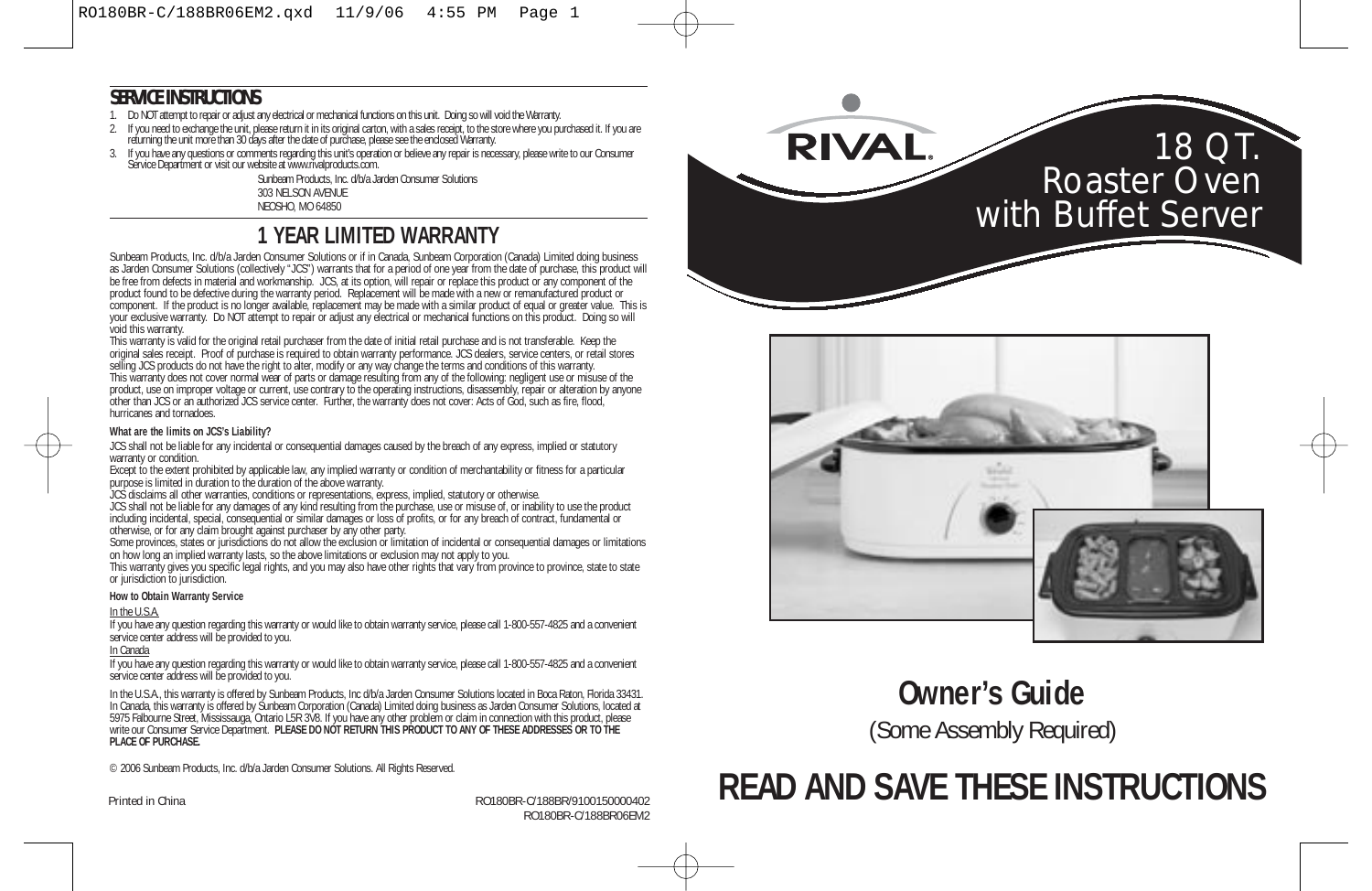# **IMPORTANT SAFEGUARDS**

**When using electrical appliances, basic safety precautions should always be followed, including the following:** 

- 1. Read all instructions before using.
- 2. Do not touch hot surfaces. Use handles or knobs.
- 3. To protect against electrical shock, do not immerse roaster base, cord, or plug in water or other liquid.
- 4. Close supervision is necessary when any appliance is used by or near children.
- 5. Unplug from outlet when not in use and before cleaning. Allow to cool before putting on or taking off parts and before cleaning.
- 6. Do not operate Roaster Oven with a damaged cord or plug or after the appliance malfunctions, or has been damaged in any manner. Return appliance to the manufacturer (see warranty) for examination, repair, or electrical or mechanical adjustment.
- 7. The use of accessory attachments not recommended by the manufacturer may cause injuries.
- 8. Do not use outdoors.
- 9. Do not let cord hang over edge of table or counter, or touch hot surfaces, including the stove.
- 10. Do not place on or near a hot gas or electric burner or in a heated oven.
- 11. Extreme caution must be used when moving an appliance containing hot oil or other hot liquids.
- 12. **CAUTION:** Steam escaping from under cover or food warming pans is hot and can cause burns.
- 13. Do not use appliance for other than its intended use.
- 14. Use oven mitts to remove the REMOVABLE ROASTING PAN from the Roaster Oven or to remove a baking pan or cooked food from the REMOVABLE ROASTING PAN.

# **SAVE THESE INSTRUCTIONS**

This appliance is for **HOUSEHOLD USE ONLY.** No user-serviceable parts inside. Do not attempt to service this product. Do not immerse base in water or other liquid.

A short power supply cord is provided to reduce the hazards resulting from entanglement or tripping over a longer cord. **AN EXTENSION CORD MAY BE USED WITH CARE; HOWEVER, THE MARKED ELECTRICAL RATING SHOULD BE AT LEAST AS GREAT AS THE ELECTRICAL RATING OF THE ROASTER OVEN.** The extension cord should not be allowed to drape over the counter or tabletop where it can be pulled on by children or tripped over.

### **POLARIZED PLUG**

This appliance has a polarized plug (one blade is wider than the other). To reduce the risk of electric shock, this plug is intended to fit into a polarized outlet only one way. If the plug does not fit fully into the outlet, reverse the plug. If it still does not fit, contact a qualified electrician. Do not attempt to modify the plug in any way. If the plug fits loosely into the AC outlet or if the AC outlet feels warm do not use that outlet.

**NOTE:** Some countertop and table surfaces, such as Corian<sup>®</sup> and other surfaces, are not designed to withstand the prolonged heat generated by certain appliances. We recommend placing a hot pad or trivet under your Rival® product to prevent possible damage to the surface.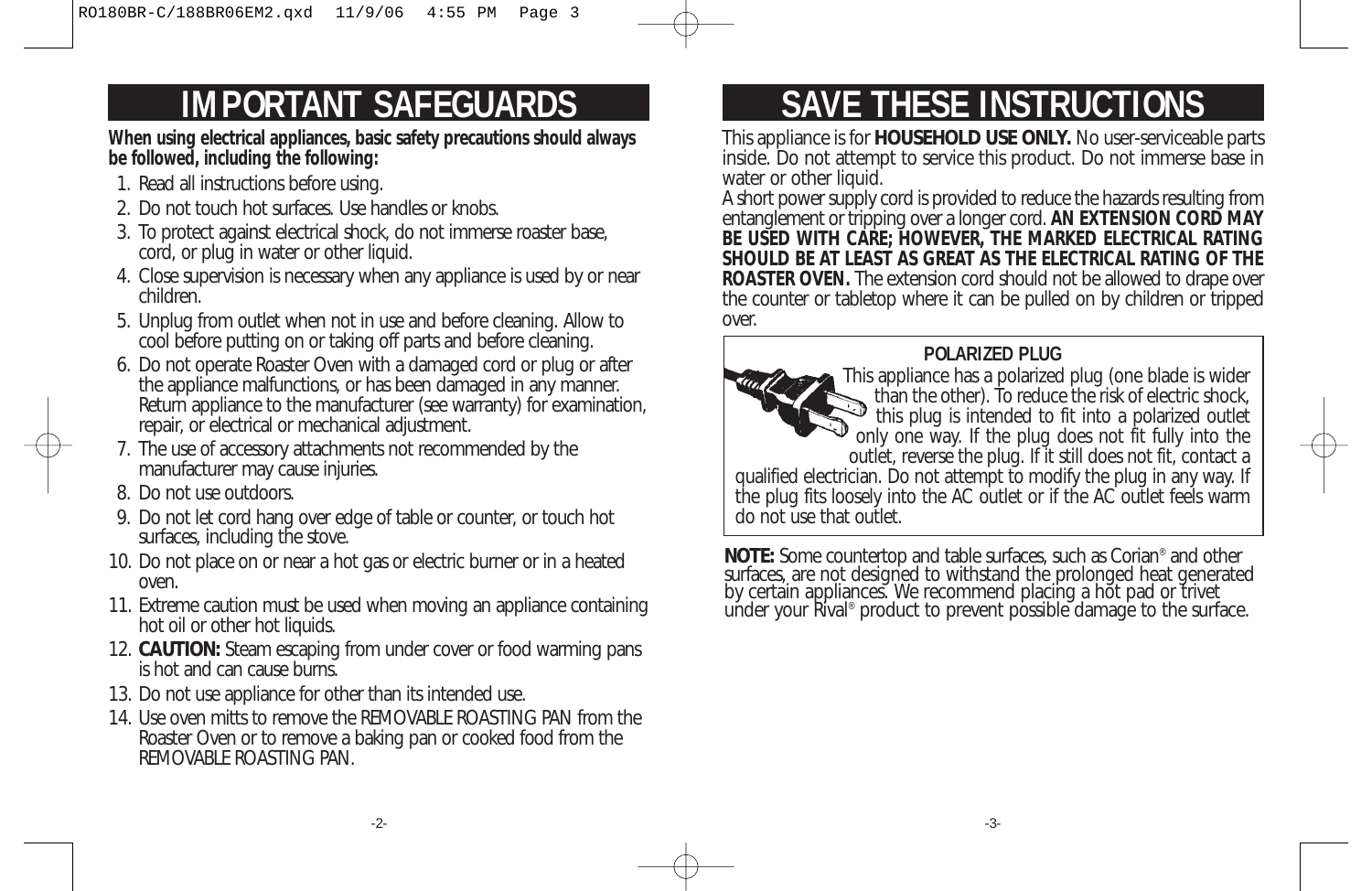#### **KNOW YOUR ROASTER OVEN**



- 1. Locate the LID, LID HANDLE.
- 2. Unscrew the SCREWS from the LID HANDLE.
- 3. Use the screw driver to screw one end of the LID HANDLE first.



#### **PREPARING YOUR ROASTER OVEN FOR USE**

- 1. Remove all packaging materials.
- 2. Wash the REMOVABLE ROASTING PAN, ROASTING RACK, BUFFET SERVER FRAME, SERVING DISHES and LID in hot, soapy water using a sponge or wash cloth. Rinse thoroughly.
- 3. The outside of the ROASTER OVEN BODY may be cleaned with a soft cloth and warm soapy water. Wipe dry. Do not use abrasive cleaners. Do not immerse the ROASTER OVEN BODY in water.

**NOTE:** Due to manufacturing process, some smoke and odor may be noticed during the first use. This should disappear after the first heating of the Roaster Oven.

#### **TIPS FOR ROASTING**

• Always use the REMOVABLE ROASTING PAN in the roaster oven when cooking.

**NOTE:** Never place food or liquid directly into the ROASTER OVEN BODY.

- Avoid the steam vents when removing or lifting the LID.
- Significant amounts of heat escape whenever the LID is removed; therefore the cooking time must be extended. Avoid frequent removal of the LID for checking cooking progress or stirring.
- To use the LID REST feature, hold the LID upright by the HANDLE and place the edge of the LID under the metal tabs just above either side HANDLE.
- Convenience foods can be baked in the roaster oven. Place container on ROASTING RACK. Follow package directions.
- Meats roasted in your Roaster Oven will be moist and tender. For additional browning, brush oil or butter over the meat before cooking. Lowering temperature and cooking longer will also give meat a crisper, darker brown skin.
- To create a darker roasted, crispier skin poultry, do not add liquids (with the exception of the basting butter or oil) until there are only 30 minutes left of cooking.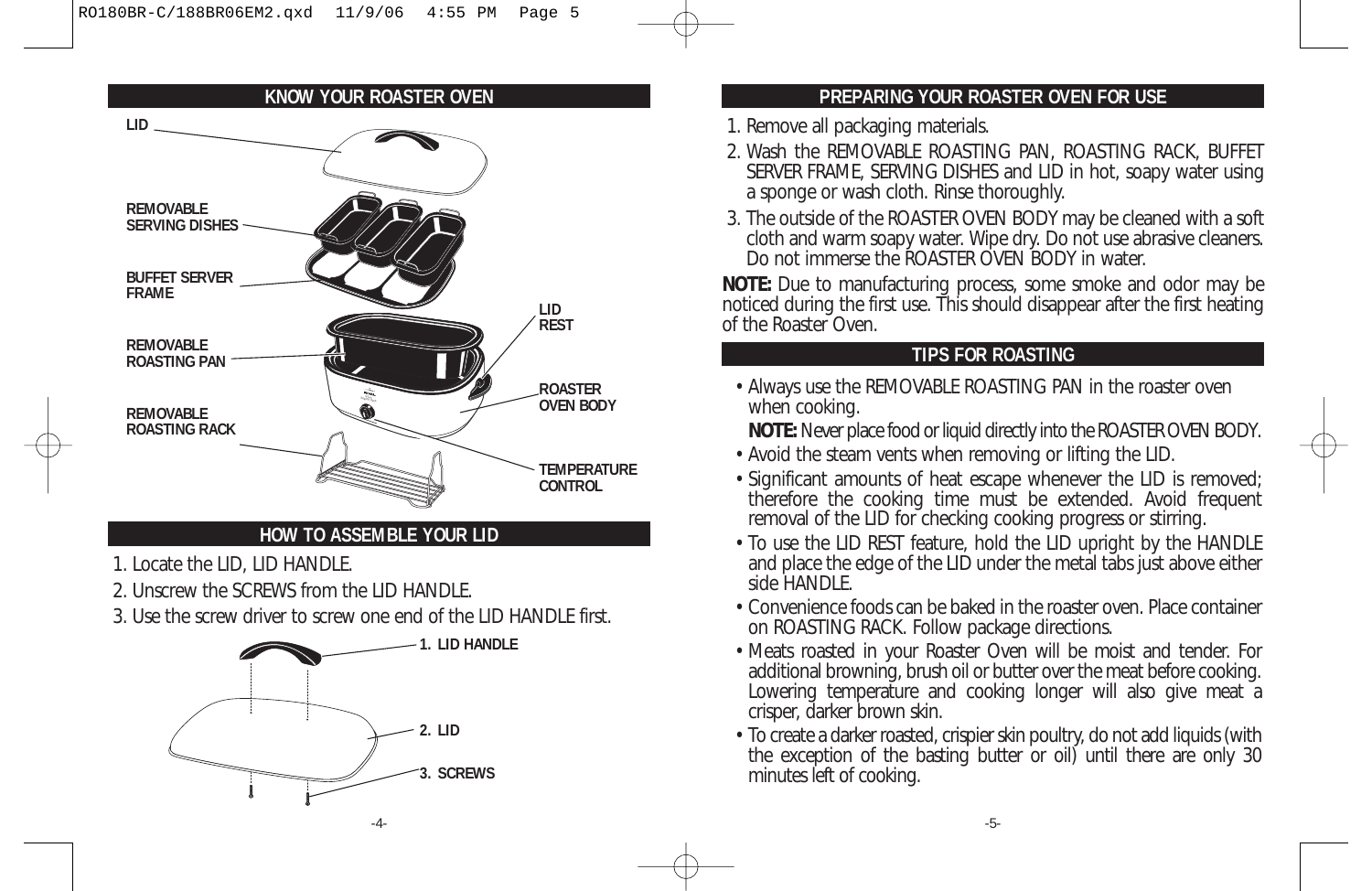- 1. Place the REMOVABLE ROASTING PAN into the ROASTER OVEN BODY.
- 2. Make sure that the TEMPERATURE CONTROL is in the OFF position, then plug cord into a 120 volt AC outlet.
- 3. Turn the Roaster on by turning the TEMPERATURE CONTROL to the desired temperature.
- 4. Preheat for 15 to 20 minutes.
- 5. Place ROASTING RACK into the REMOVABLE ROASTING PAN, put food on the RACK and place the LID on the Roaster Oven. **NOTE:** Some foods or recipes do not require the ROASTING RACK.
- 6. When finished, turn the TEMPERATURE CONTROL to the OFF position and unplug Roaster Oven from outlet.
- 7. Remove LID and using oven mitts, remove the ROASTING RACK with food and serve.

#### **USING YOUR BUFFET SERVER**

- 1. Wash all SERVING DISHES, and BUFFET SERVER FRAME with warm soapy water.
- 2. Fill the REMOVABLE ROASTING PAN from your Roaster Oven with 5 to 6 quarts full of water (or 1 /2 - 3 /4 full) and place inside ROASTER OVEN BODY.
- **CAUTION:** NEVER add water directly inside the ROASTER OVEN BODY.
- 3. Place BUFFET SERVER FRAME on top of the REMOVABLE ROASTING PAN. Make sure the frame is secure and level.
- 4. Add empty SERVING DISHES, making sure they are also secure.
- 5. Cover with LID and plug Roaster into a 120V outlet. Preheat on 350°F for 30 minutes or until water is very hot.
- 6. Uncover and carefully add hot, cooked food into SERVING DISHES.
- 7. Cover and turn CONTROL to 250°F setting to keep foods warm. If necessary, adjust temperature.
- 8. Stir occasionally and keep food covered to maintain temperature.
- 9. Check every hour and carefully add more hot water if necessary.

#### **USING YOUR ROASTER OVEN USING YOUR BUFFET SERVER (CONT.)**

**CAUTION:** Temperature of foods should be kept at 150°F or above.

- All SERVING DISHES need to be in place when using the BUFFET SERVER.
- Use only to keep cooked foods warm.
- SERVING DISHES and FRAME are not to be used on the stove top, in an oven or in a microwave oven.
- When filling SERVING DISHES with foods that may stick, spray the inside with a non-stick cooking spray.
- If food is dry, add broth, juice, water or wine to help keep warm.

### **CLEANING YOUR BUFFET SERVER**

- **CAUTION:** BUFFET SERVER is hot. Handle Carefully.
- Always allow the BUFFET SERVER to completely cool before cleaning.
- SERVING DISHES and FRAME from BUFFET SERVER may be cleaned in hot soapy water or in dishwasher. Rinse and dry completely.

#### **CLEANING YOUR ROASTER OVEN**

**NOTE:** Do not immerse the ROASTER OVEN BODY in water or other liquid. Do not put REMOVABLE ROASTING PAN in dishwasher. 1. Turn TEMPERATURE CONTROL to the OFF position.

- 
- 2. Unplug the Roaster Oven from outlet and allow unit to cool.
- 3. Allow the Roaster Oven to cool completely before cleaning.
- 4. Wash the REMOVABLE ROASTING PAN, LID and ROASTING RACK in hot soapy water – using a sponge or cloth. Rinse thoroughly in hot water, then towel dry.
- 5. Wipe the inside and outside of the ROASTER OVEN BODY with a damp cloth.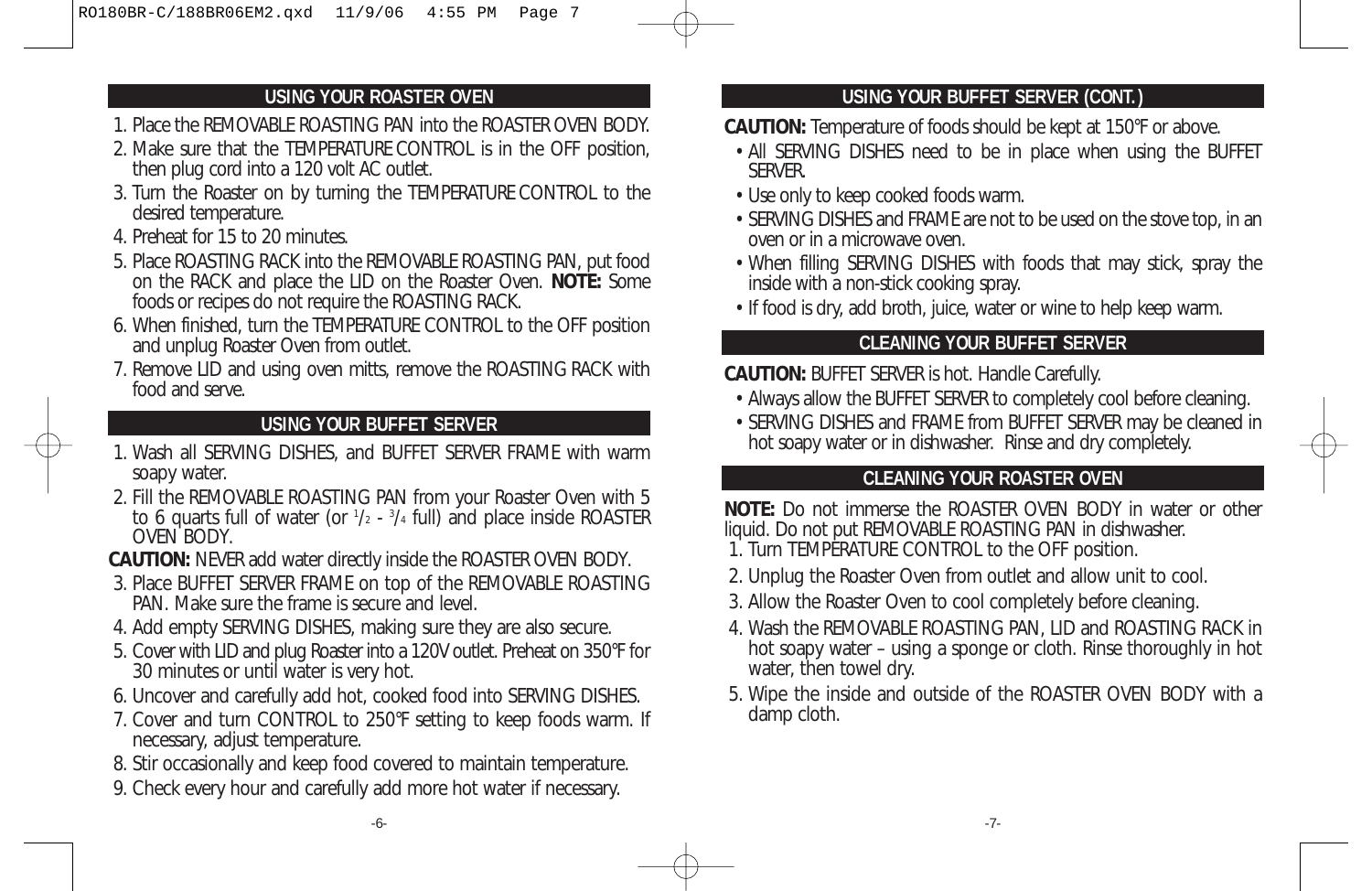### **COOKING GUIDE**

#### **DETERMINING MEAT DONENESS**

It is recommended that you use a meat thermometer to determine doneness when cooking meat and poultry. Insert the thermometer into the center of the thickest portion of the meat. Cook until temperature for desired doneness is reached.

| <b>MEAT</b>                                             | <b>RARE</b>     | <b>MEDIUM</b> | <b>WELL DONE</b>         |
|---------------------------------------------------------|-----------------|---------------|--------------------------|
| <b>BEEF</b>                                             | $140^{\circ}$ F | 160°F         | $170°$ F                 |
| <b>PORK</b>                                             | $\star$         | 160°F         | $170°$ F                 |
| LAMB                                                    | 140°F           | 160°F         | $170°$ F                 |
| <b>SMOKED HAM</b><br>Cook before eating<br>Fully cooked | $\star$         |               | $160^{\circ}$ F<br>140°F |
| <b>POULTRY</b><br>Roasting Chicken<br><b>Turkey</b>     | $\star$         |               | 180°F<br>180°F           |

\*Rare pork, ham or poultry is not recommended.

### **ROASTING MEATS AND POULTRY**

Meats will cook more rapidly than in a conventional oven. Reducing temperature and increasing cooking time will result in a browner, crispier crust. Times indicated below are approximate and should be used as a guideline only.

| <b>COOKING GUIDE (CONT.)</b>                                                                                                                      |                                                                                              |                                                                               |                                                                               |  |
|---------------------------------------------------------------------------------------------------------------------------------------------------|----------------------------------------------------------------------------------------------|-------------------------------------------------------------------------------|-------------------------------------------------------------------------------|--|
| <b>MEAT</b>                                                                                                                                       | WEIGHT (LBS.)                                                                                | TEMP.                                                                         | MIN./LB.                                                                      |  |
| <b>BEEF ROASTS</b><br>Standing Rib<br>Sirloin Tip<br>Tenderloin<br>Pot Roast<br><b>Corned Beef</b>                                                | $4 - 6$<br>$3 - 5$<br>$3\frac{1}{2} - 4$<br>$4 - 6$<br>$3\frac{1}{2} - 4$                    | 325°F<br>350°F<br>450°F<br>300°F<br>300°F                                     | 12 to 15<br>12 to 15<br>5 to 10<br>19 to 26<br>10 to 15                       |  |
| LAMB<br>Leg<br>Shoulder, boneless                                                                                                                 | $5 - 8$<br>$3 - 4$                                                                           | 350°F<br>350°F                                                                | 14 to 20<br>14 to 20                                                          |  |
| <b>PORK</b><br>Loin Roast<br>Rolled Shoulder<br>Chops<br>Country-Style Ribs                                                                       | $3 - 5$<br>$4 - 6$<br>$4 - 5$<br>$8 - 10$                                                    | 350°F<br>350°F<br>325°F<br>450°F to brown and<br>then decrease temp. to 250°F | 13 to 19<br>21 to 26<br>10 to 15<br>10 to 15                                  |  |
| <b>SMOKED HAM</b><br>Bone-in, shank<br><b>Boneless</b><br>Fully cooked                                                                            | $10 - 15$<br>$8 - 12$<br>$5 - 10$                                                            | 325°F<br>325°F<br>325°F                                                       | 12 to 15<br>10 to 15<br>9 to 17                                               |  |
| <b>VEAL</b><br>Loin<br>Shoulder                                                                                                                   | $4 - 6$<br>$3 - 5$                                                                           | 325°F<br>325°F                                                                | 19 to 25<br>19 to 25                                                          |  |
| <b>POULTRY</b><br>Chicken, whole<br>Chicken, whole<br>Chicken, pieces<br>Turkey, prebasted<br>Turkey, prebasted<br>Turkey, fresh<br>Turkey, fresh | $3\frac{1}{2} - 5$<br>$6 - 8$<br>$6 - 8$<br>$10 - 14$<br>$14 - 22$<br>$10 - 14$<br>$14 - 22$ | 350°F<br>350°F<br>350°F<br>375°F<br>375°F<br>350°F<br>350°F                   | 9 to 14<br>10 to 15<br>$5$ to $8$<br>9 to 14<br>9 to 14<br>9 to 14<br>9 to 14 |  |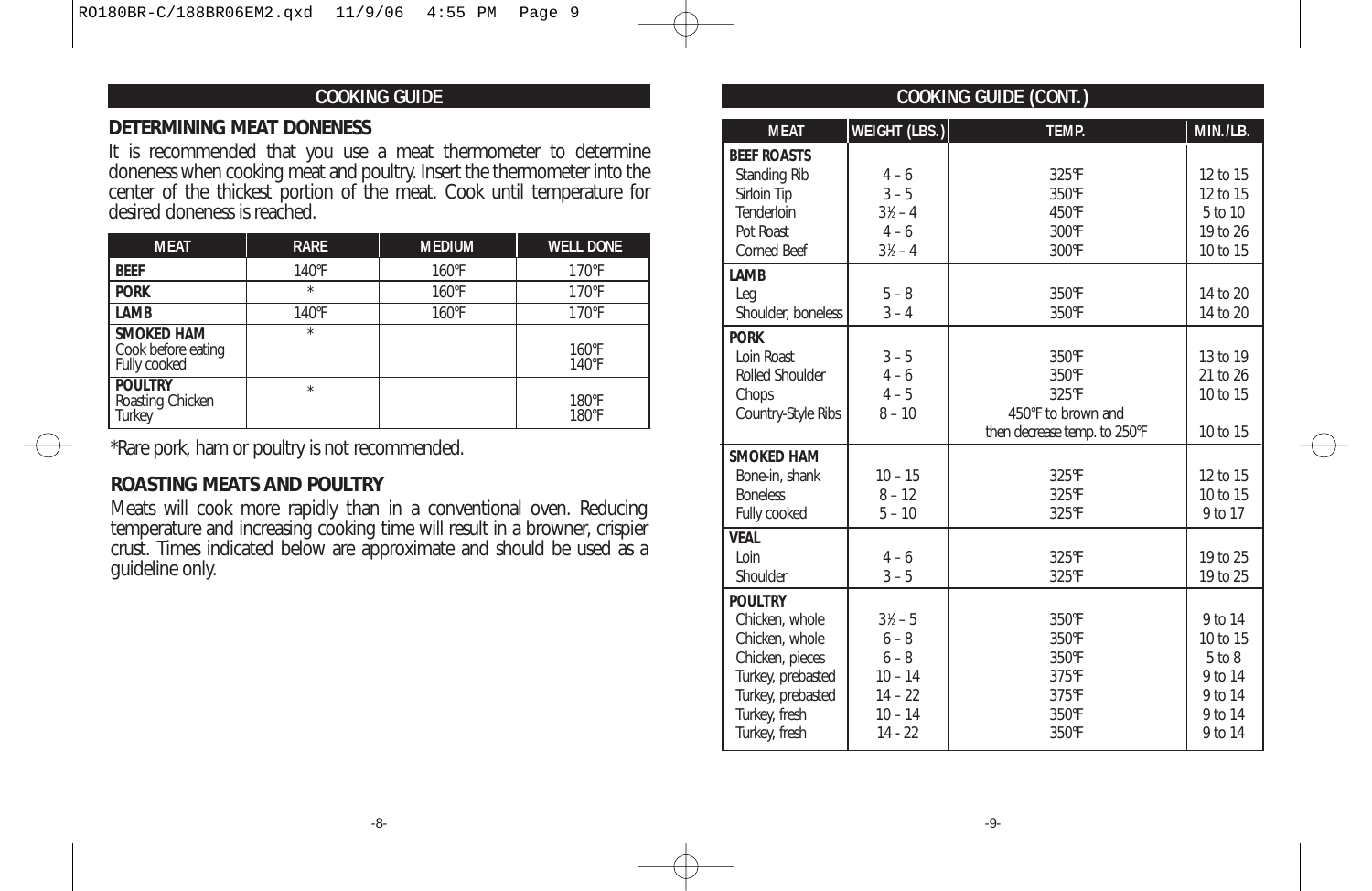## **RECIPES**

#### **LEMON GARLIC ROAST CHICKEN**

4 to 5-lb. chicken 2 tbs. lemon juice 3 cloves garlic, minced <sup>1</sup> 1 tsp. salt

⁄2 tsp. ground black pepper ⁄4 cup butter, softened

Rinse chicken in cold water. Combine remaining ingredients and rub over skin and between skin and meat of chicken. Place roasting rack in cooking pan. Place chicken on roasting rack and cover. Bake at 350°F for 11 ⁄2 hours or until chicken is done.

### **BAKED POTATOES**

8 to 12 baking potatoes

Wash potatoes and pierce with a fork. Place rack in the pan. Stack potatoes on roasting rack, making sure that they don't touch the sides of cooking pan. Cover and bake at 400°F for 1 to 11 ⁄2 hours.

### **POT LUCK BEEF STEW**

2 cups dry bread crumbs<br>2 tsp. salt  $%$  tsp. pepper 4 large onions, cut into eighths 15 cans (101/<sub>2</sub>-oz.<br>4 lbs. baby carrots 8 cups beef broth 4 lbs. baby carrots 7 stalks celery

8 -lbs. beef stew meat<br>
2 cups dry bread crumbs<br>
2 tbs. basil 2 cups quick-cooking tapioca 8 cans (4 ounces) sliced mushrooms, undrained 15 cans (101/<sub>2</sub>-oz. each) condensed tomato soup

Toss stew meat with bread crumbs, salt and pepper. Place beef in pan and add remaining ingredients; stir well. Cover and roast at 250°F for 4 to 5 hours or until meat and vegetables are tender.

# **RECIPES**

#### **CHILI FOR A CROWD**

3 lbs. dry pinto beans, soaked and drained 5 cloves garlic, minced<br>1 can (28-oz.) diced tomatoes 5 clouds 2 ialaneno peppers. fine 10 lbs. ground chuck, browned and drained 12 cups water<br>2 onions, chopped 2 green peppers, chopped

2 jalapeno peppers, finely chopped<br>3 tbs. cumin ⁄4 cup chili powder 3 cups tomato juice 3 cans (10<sup>1</sup>/<sub>2</sub>-oz. each) tomatoes and chilies

Preheat Roaster to 350°F. Combine first 8 ingredients in roaster. Cover, cook for 2½ hours. Add remaining ingredients. Cover and cook an additional 30 minutes to 1 hour.

#### **MEATBALLS**

5 lbs. ground beef  $1\frac{1}{2}$  tsp. salt 1 cup Italian seasoned fine, dry bread crumbs <sup>1</sup> 5 eggs

⁄2 tsp. pepper

Preheat Roaster with pan in place to 425°F. Combine all ingredients. Form into 1 inch balls. Place meatballs in pan. Cover; Bake 30 to 45 minutes or until done. Stir occasionally to brown on all sides. Makes approximately 75 meatballs.

#### **PEPPER CRUSTED BRAISED SHORT RIBS**

6 - 9 lbs. beef short ribs 15 cloves garlic, minced % cup freshly cracked black pepper 5 (141 2 tsp. salt 2 tsp. salt 2 tsp. salt 2 tsp. salt 2 tsp. salt 2 tsp. salt 2 tsp. salt 2 tsp. salt 2 tsp. salt 2 tsp. salt 2 tsp. salt 2 tsp. salt 2 tsp. salt 2 tsp. salt 2 tsp. salt 2 tsp. salt 2 tsp. salt 2 tsp. salt 2 tsp.

 $5(14\text{%}-oz)$  cans beef broth

Preheat Roaster to 450°F. Rub ribs on all sides with pepper and garlic. Sprinkle with salt. Place ribs in cooking pan and cover. Cook 15-30 minutes, turning to brown on all sides. Pour broth over ribs. Cover, reduce heat to 300°F and cook until tender, 2 to 21 ⁄2 hours.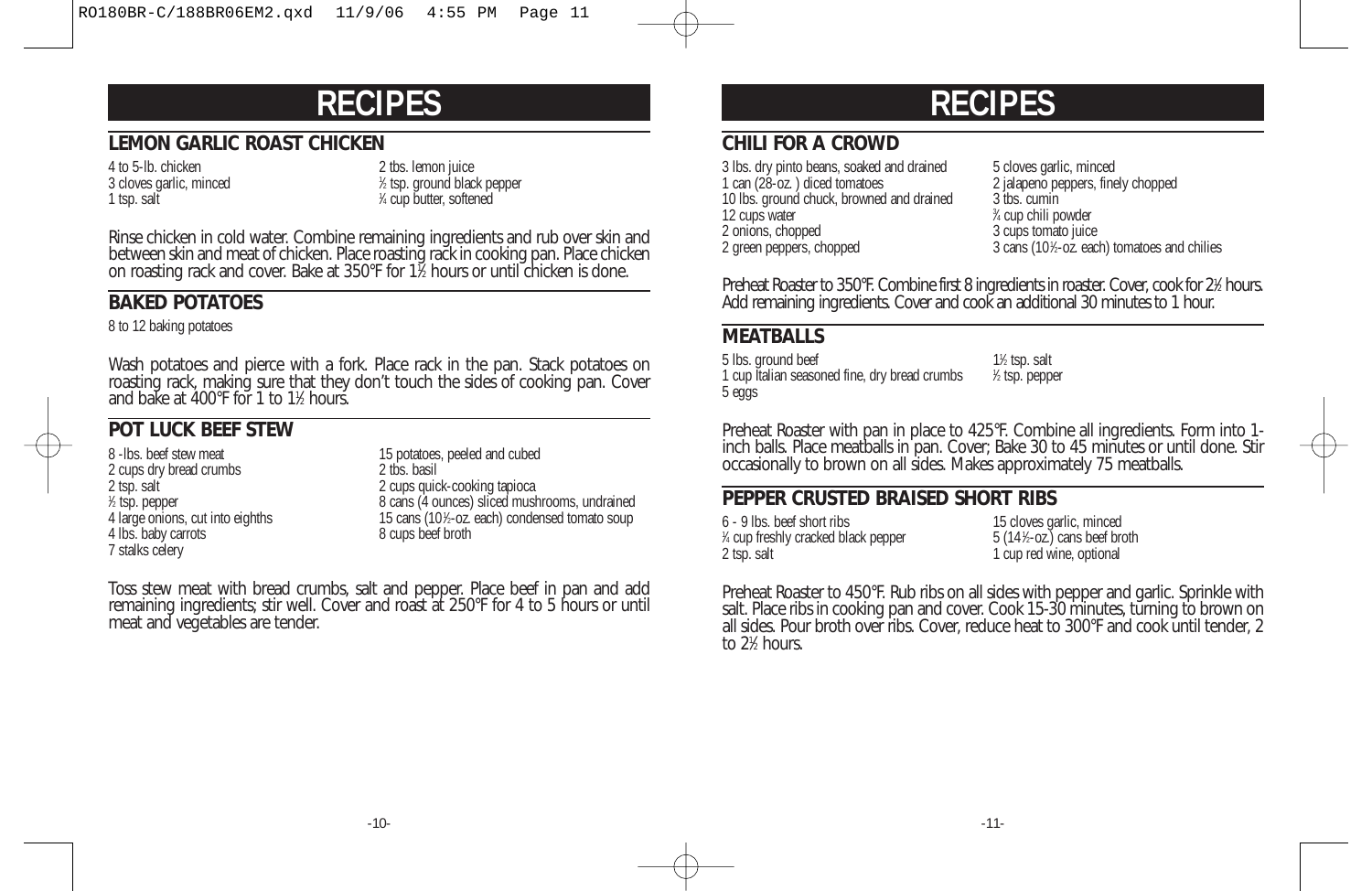### **RECIPES**

#### **PORK ROAST**

4 - 5 lb. pork loin roast <sup>1</sup> 4 cloves garlic, minced 1 tsp. salt

⁄2 tsp. pepper ⁄2 cup Italian dressing ⁄4 cup Worcestershire sauce

Preheat Roaster to 350°F. Place roast on rack. Press minced garlic into surface of the roast. Place rack in Roaster. Combine dressing and Worcestershire sauce. Brush roast with marinade. Cover; cook for 2 to 2 <sup>1</sup> ⁄2 hours or until done.

#### **SPAGHETTI SAUCE**

1 can (48-oz.) tomato juice 4 cans (28-oz.) diced tomatoes <sup>1</sup> 2 cans (12-oz.) tomato paste 11/2 this. parsle<br>
2 tbs. Worcestershire sauce 1 tbs. thyme 2 tbs. Worcestershire sauce 1 tbs. thyn<br>6 cuns water 1 tbs. salt 6 cups water 1 tbs. salt<br>
5 cloves garlic, minced 1 tsp. pepper 5 cloves garlic, minced

⁄3 cup basil leaves ⁄4 cup oregano leaves 1<sup>1</sup>⁄<sub>2</sub> tbs. parsley

Turn Roaster to 350°F. Add all ingredients to an oven-safe baking dish and stir well to combine. Cover, cook 3 to 4 hours until thick, adding meatballs during last 1 to 11 ⁄2 hours. Stir occasionally.

### **SPICY BEEF ROAST**

2 (2 $%$  to 3-lb.) beef tip or rump roast  $1$ 2 - 3 tbs. cracked black peppercorns 4 cloves garlic, minced 3 tbs. balsamic vinegar <sup>1</sup>

<sup>1/4</sup> cup soy sauce<br>2 ths Worcestershire sauce ⁄2 tsp. dry mustard ⁄2 tsp. salt

Preheat Roaster to 350°F. Make several slits in top of roasts. Place roasts on rack. Set rack in Roaster. Combine vinegar, soy sauce, Worcestershire sauce and mustard. Brush marinade over roasts. Combine cracked pepper and garlic. Rub over meat. Sprinkle with salt. Cover; roast 20 to 25 minutes per lb. or until roast reaches desired doneness.

## **RECIPES**

### **BAKED BEANS**

2 cans (7-lbs. each) pork and beans 1 1 ½ cup molasses 1<sup>1</sup>/<sub>4</sub> cup ketchup 3 ⁄4 cup prepared barbecue sauce

⁄2 cup Worcestershire sauce 2 tbs. dry mustard powder 1 lb. bacon, cooked until just crisp and cut up

Combine all ingredients in an oven safe dish and place in roaster pan. Place in cookwell. Cover and cook at 300°F for 2 hours or until heated through. Stir occasionally.